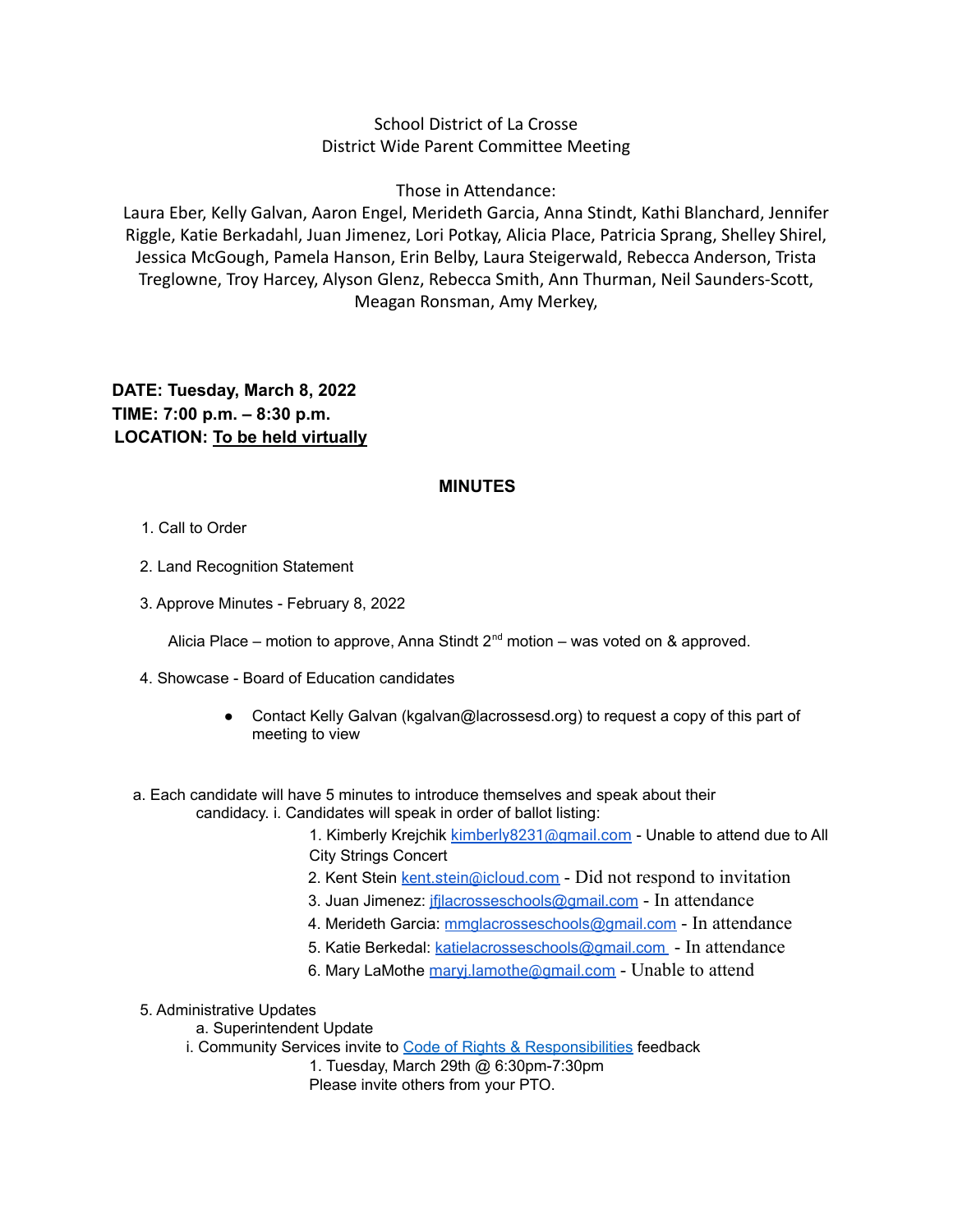Alicia Place - get feedback from stakeholders, getting feedback on policies, SRO's etc. This year, focusing on subjective discipline. (students of color are higher represented). Need parent feedback for meeting:

2. Virtual: https: <https://lacrossesd-org.zoom.us/j/98868477938>

Dr. Engel:

- 1<sup>st</sup> day of mask-optional in district today. Feedback is generally excited to see full faces & not have to nag students to put masks back on/wear correctly. If future outbreaks occur, may have to re-access.
- School Budgets looking at currently. State is not giving new/more money to spend. The school district is working at alleviating a deficit for next year's budget. Have to be efficient & want to still offer the best possible education for students & work to adapt to the current landscape with declining enrollment.
- Finalizing long-range facility plans Community survey will come out in May. Survey results will guide the District on next steps toward Referendum in November.

b. Secondary Update - none; Stacey Everson unable to attend meeting.

c. Elementary Update

Shelley Shirel:

●

- Update: still working on 4K enrollment. Working on increasing enrollment, but not where the district would like to see. A commercial has been aired on TV. Yard signs will get put out. Encourage people you know who have 4 yr. olds to register for 4K program.
- Starting the process of filling Southern Bluff's Principal position for next year. Have good candidates. Will be interviewing during the next 2 weeks, with staff, parents and administration.
- Working on learning targets priority standards that are essential- to work with students towards mastery of standards.
- Thank you for those parents & students participating in Parent/Teacher Conferences.
- End of month: Elem. Students going to Hmong Cultural Center to learn more & engage in the Hmong culture.

Questions from Committee members:

- Have things shifted for 4K that has caused the shortage? Is worrisome, down 75 students compared to normal enrollment numbers. Looking at how 4K program is currently structured – is it meeting the needs of the families (model 1 – during class time  $@$  school vs. model  $3$  – daycare options before or after class time). District is wondering & looking at young families not being able to get out in the community like in the past, due to the pandemic, resulting in an increase in the advertising campaign. Transportation could be part of the issue as well.
- Any thoughts of daylong programs? Can schools provide daycare? Currently 2 schools have all day option – Hamilton & Northside, subsidized with ESSER funds. Families that live in those two boundaries can enroll in all day option. Another challenge is childcare crisis in the community, state & nation. Significant impact on current daycares & their income. Surround care for 4K kids & siblings – utilizing members in the community? District has been meeting with and brainstorming with the city & county. Larger cities have programs that have partnerships, The school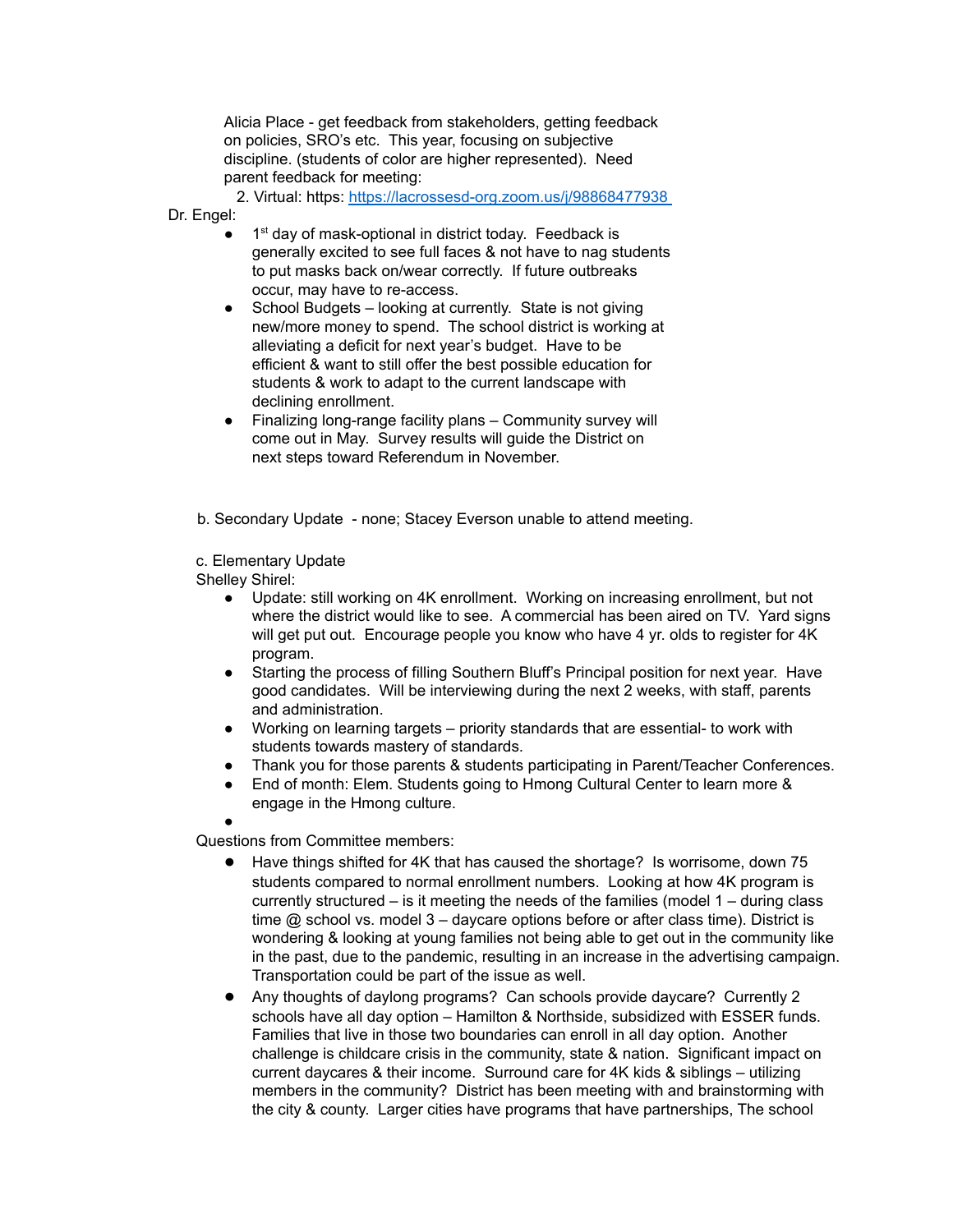district has been working with & finding out extent of problems & how to manage all issues.

- Open Enrollment time goes through the end of April. This enrollment period is established by the state= Feb  $7<sup>th</sup>$  – April 29<sup>th</sup>. Schools are looking at their budgets & preliminary staff needs currently. They will re-evaluate the needs at the end of this month & early April. They try to do their best with what information they have.
- 6. Sharing Concerns Items must be of District-wide concern. No individual staff, school or student will be discussed.
	- Could DWP meeting be changed if big district concert in future? Yes
	- Conferences for next year: 2 evenings in fall & 2 evenings in the spring, in-person. How will teachers have time for all students? How about parents in secondary schools – will they get an opportunity to be at conferences for all teachers? School district will look at adjusting if the need arises but many schools plan to offer virtual and in-person options going forward.
	- I-Ready tests piloting or going to do from now on? They are moving to this. Pre-COVID, large amount of teachers that were looking at screening assessments & the information it gave them. Each level could vote on which screener they preferred. Elem. & MS chose I-Ready, HS chose STAR testing. This is the 1<sup>st</sup> time to administer & get used to it, to see how to utilize the data. More training & conversations with staff & Student Success Teachers to work together – still in initial stages.
	- School Board Candidate Forum tomorrow night at Logan HS (not a School Board Forum is done by LIT: [https://www.news8000.com/student-organization-invites-la-crosse-school-board-candidates-to-for](https://www.news8000.com/student-organization-invites-la-crosse-school-board-candidates-to-forum/?fbclid=IwAR0ZargKVRYvaYEXK3qO4_5AeEaB5edojSSnI1yXYk1anQTsr4c2IeLEPSw) [um/?fbclid=IwAR0ZargKVRYvaYEXK3qO4\\_5AeEaB5edojSSnI1yXYk1anQTsr4c2IeLEPSw](https://www.news8000.com/student-organization-invites-la-crosse-school-board-candidates-to-forum/?fbclid=IwAR0ZargKVRYvaYEXK3qO4_5AeEaB5edojSSnI1yXYk1anQTsr4c2IeLEPSw) The School District is providing the space
	- Dr. Harcey: Happy National Women's Day! He also acknowledged how so many have worked to embrace students & families through the pandemic. Parents still asking how we can help, & how we can brainstorm. Thank you all!
	- Dr. Engel also gave a shoutout & thank you to women who do the work & volunteer!

7. Joys & Shoutouts - Fun things happening at a school or upcoming PTO fundraisers.

- The music teacher & Alyson worked to get the Hmong teacher set up to speak to students about Hmong culture next week.
- $\bullet$  Shoutout to teachers a class pet snake died overnight, but teacher cared & showed attention & support to the students.
- Substitutes  $-1<sup>st</sup>$  day where all staff were at SOTA 1/Hamilton; 1st in a long time.
- Chad Wilkinson & LPEF & La Crosse Community Foundation able to have the Planetarium at Central HS updated to the Planetarium – it is amazing & stunning!!!
- National Breakfast Week school breakfast program has done an AMAZING job! Kudos to the School Nutrition Program!

Meeting adjourned at 8:16pm

*Please send any future meeting topic suggestions to kgalvan@lacrossesd.org .*